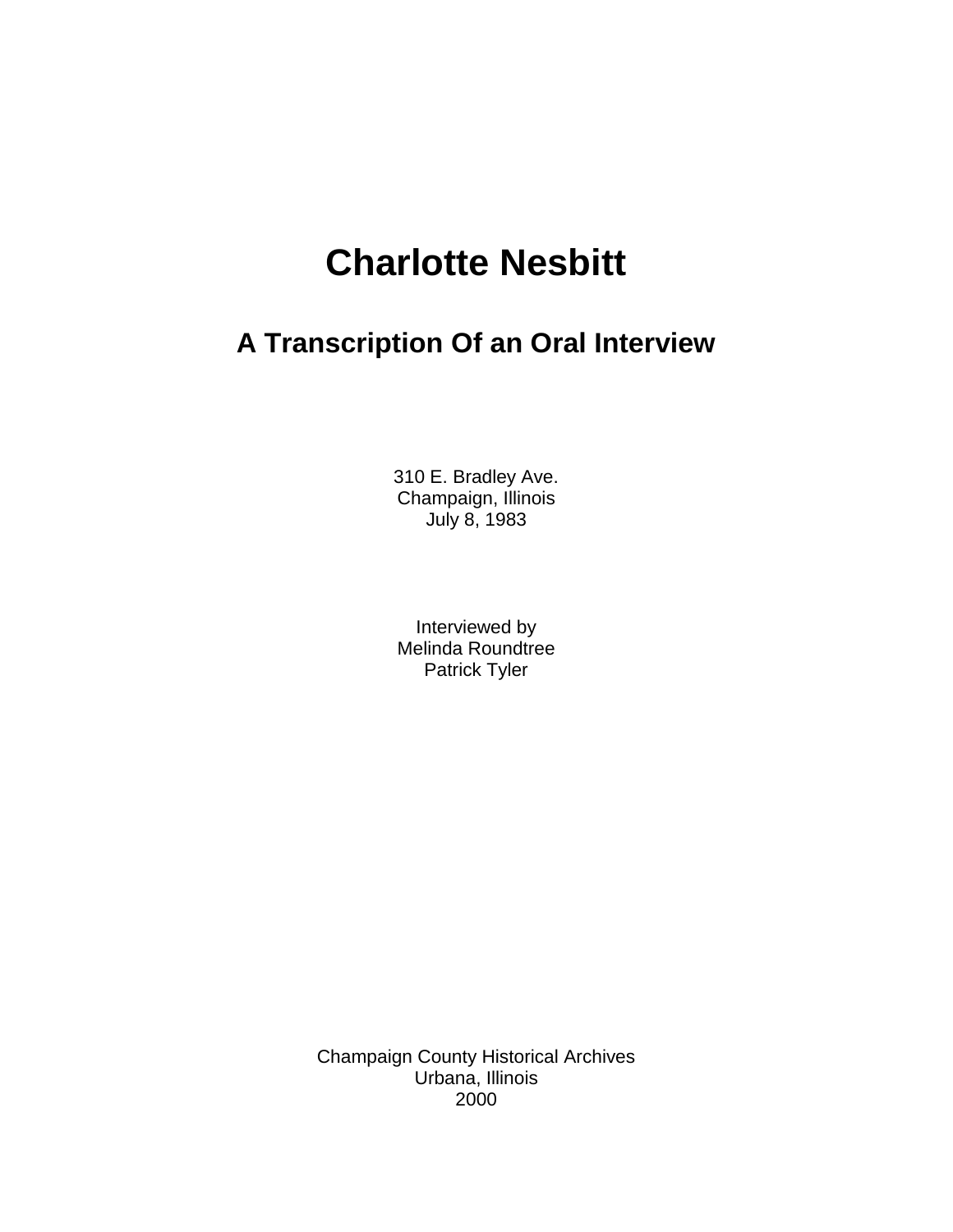### **Introduction**

This is an interview with Mrs. Charlotte Nesbitt, the director of the Douglass Branch Library in Champaign. Mrs. Nesbitt has been in the Champaign area since 1956. She's worked at the library for four years.

This interview is being conducted on July 8, 1983, at the Douglass Branch Library, 310 East Bradley, Champaign. The interviewers are Melinda Roundtree and Patrick Tyler, representing the Urbana Free Library Archives Department.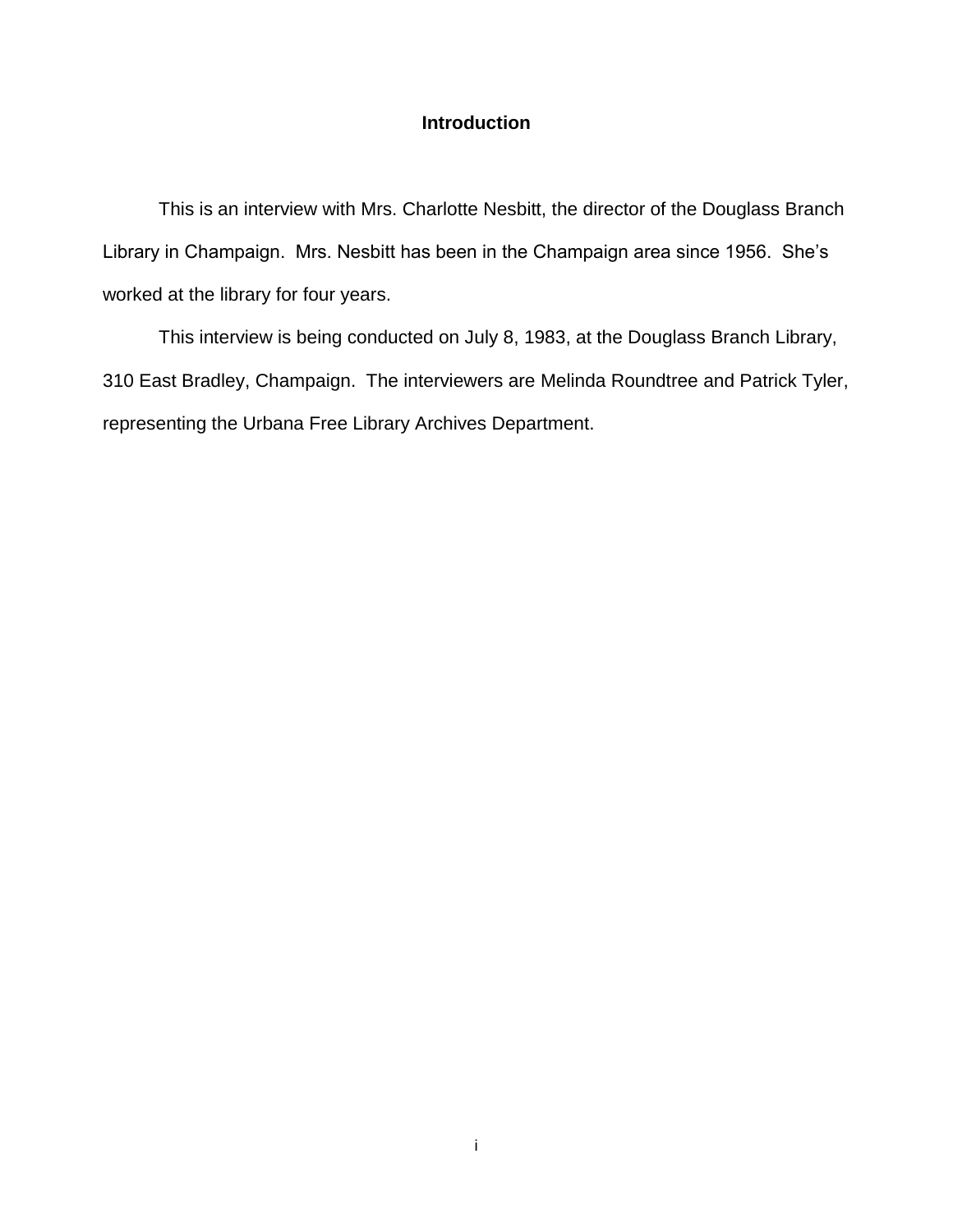#### **Charlotte Nesbitt**

#### **Oral History Interview**

Melinda Roundtree: Okay, first of all, Mrs. Nesbitt, could you tell us a little bit about your early life, when you were born, and your childhood?

Charlotte Nesbitt: Well, I was born in Chicago, Illinois, and my family moved from Chicago to Danville. I was there a short time, like a couple of months, and then I went to San Antonio, Texas, and went to school there at a Catholic academy. And then I came back from Texas to Danville. Then, I went to Chicago University for a short time. I went to Parkland out here, and I've been working all the years that I came to . . . Let's see, I came to Champaign-Urbana in 1956. That's when I got married to Bruce Nesbitt, and the Nesbitts have been here for I guess evidently a long, long time because I know his mother came from Homer, Illinois, here. And there are a large number of Nesbitts in this community.

And different jobs I've always worked mainly with the school system, the Boy's Club, I worked for the state as a caseworker for five years, and then worked for the university, Levis Faculty Center as a bookkeeper, and then I came to the library. And I've been working here now for four years.

Roundtree: What kind of things do you do here at the library? What are your duties?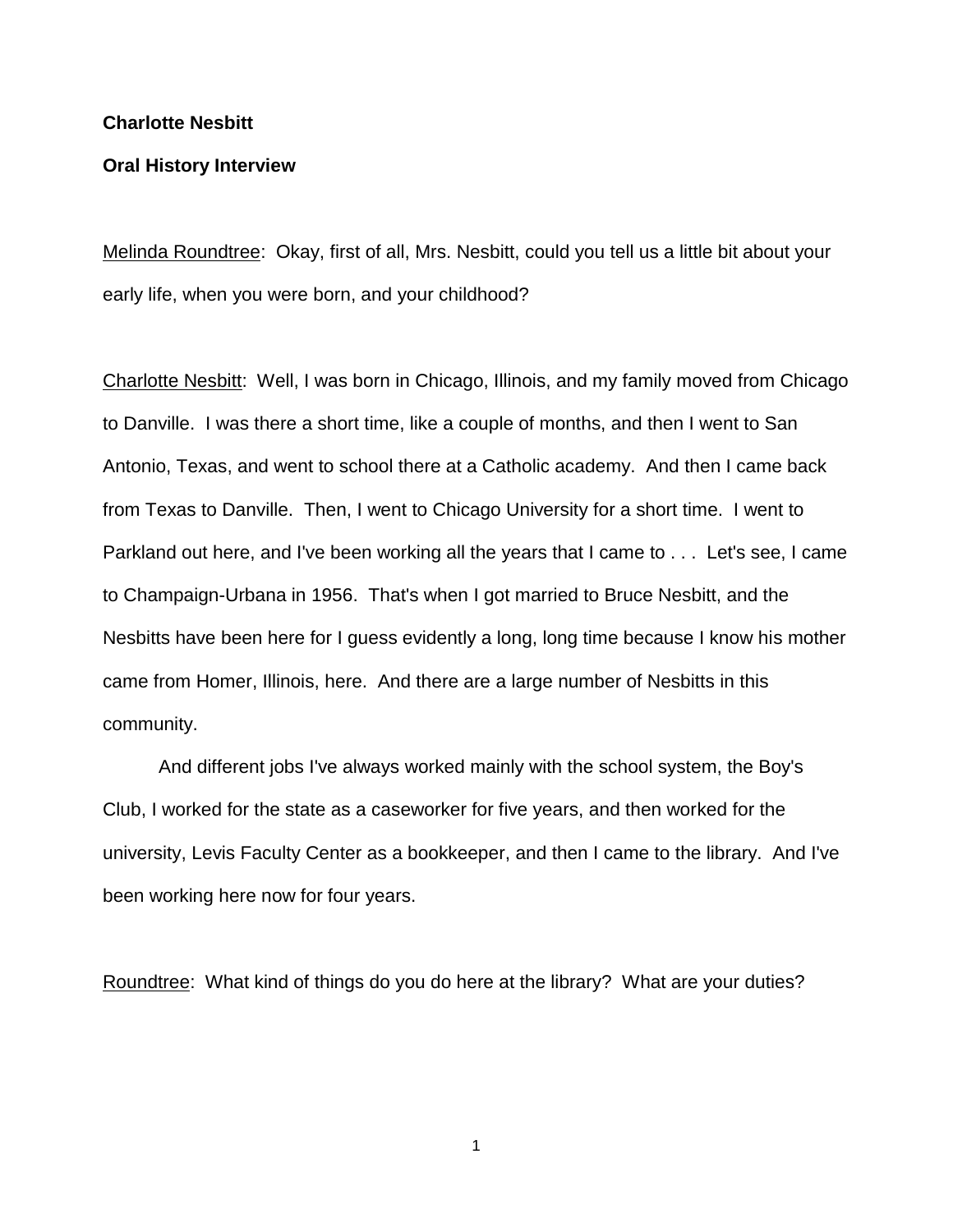Nesbitt: Right now, I'm supervisor of Douglass Branch Library and that calls for programming, ordering books, materials, a lot of little technical work that goes on day-today, library work that . . . Basically, here in Douglass it calls for programming and getting materials to relate to predominantly black people.

Roundtree: You said you went to Chicago University and Parkland. What did you study?

Nesbitt: Just general curriculum when I first went to Chicago University because I didn't even know what I wanted to do. And out to Parkland, I took some business courses, karate, and dance classes when I was out there.

Roundtree: [Inaudible].

Nesbitt: Well, I did volunteer work for a long time with the senior citizens and was under Iva Matthews that started with the Honeys. But she was over that group of senior citizens.

Roundtree: Do you attend any churches?

Nesbitt: I'm Catholic. I go to St. Patrick's. When the children were younger, we were at Holy Cross because we were in Champaign. Then when we moved to Urbana, I started going to the Urbana Catholic Church, St. Patrick's.

Roundtree: When you first came to Champaign did you live in the same place that you're living now, or did you move?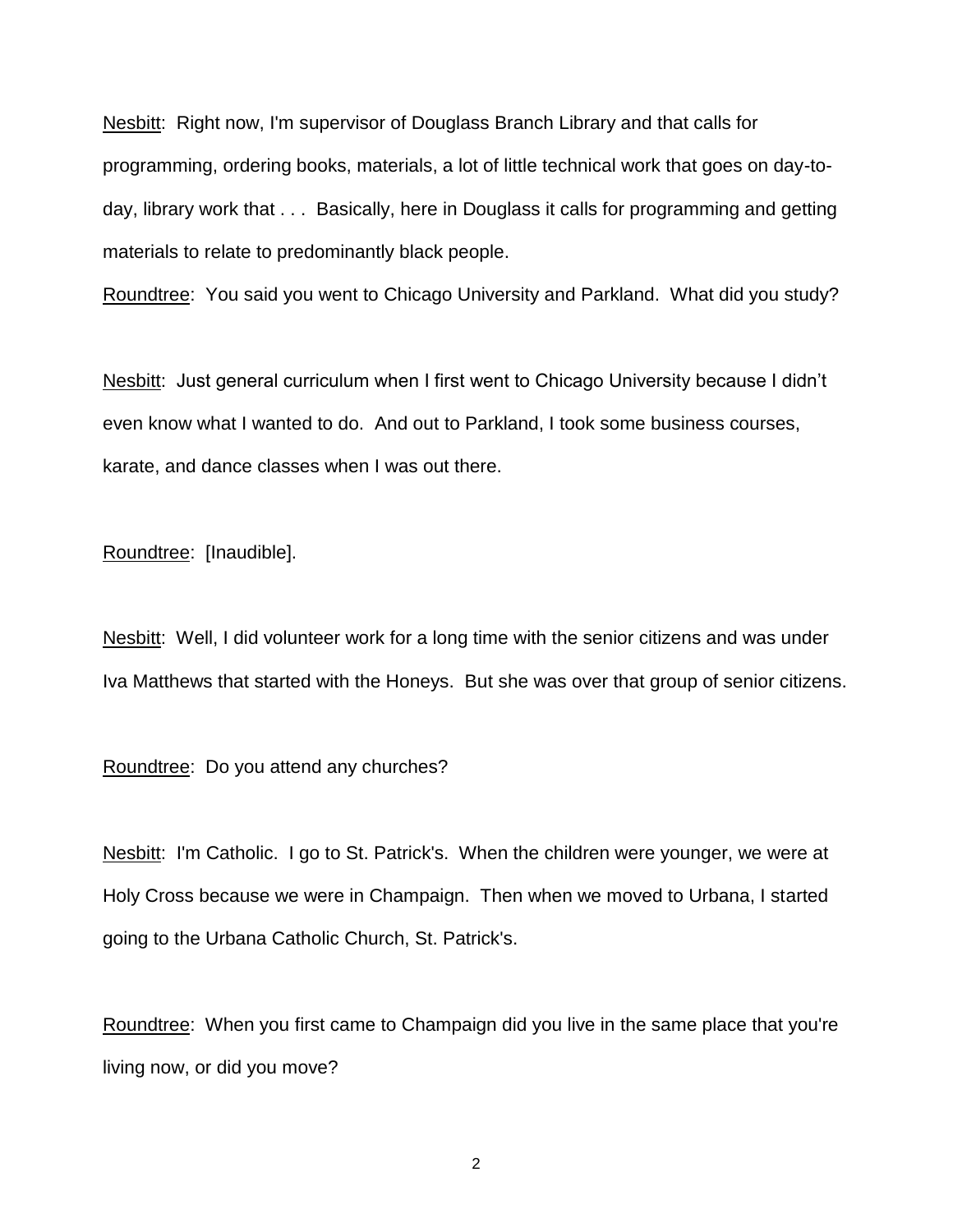Nesbitt: No, when I first came to Champaign, Bruce and I lived on Ash in Champaign. Then we moved from Ash Street to Dunbar Court in Urbana, and then we moved on Church Street in Champaign. Then, from Church Street to Healey, and from Healey to Oregon, where we are now, where we have been for the last ten years.

Roundtree: You said you've been here since 1956. Could you tell me about the changes that have come and gone? Or are they still, you know, the racial prejudice or whatever is still in the community. Have you seen any since you've been here or, could you tell me?

Nesbitt: I'm sure there's a lot of prejudice still around — it's just a little more covered up than it used to be. But still Champaign-Urbana wasn't quite as prejudiced as Danville where I came from when I came over here. When I first came over here, everyone knew everyone, you knew everyone, you know, in the black community. It was sort of like, you know, in one group in this part of town, in the northeast part of Champaign was predominantly the black community, when I came here. And there weren't that many people, black people in southwest Champaign, like it is now. Now people are spread all over. There are people that I have met recently that have said they have lived here five to ten years that I had never seen in my life. But at one time when I first came here, that wasn't so. Everyone knew everyone, but that isn't the way it is anymore. There's a lot of things that have been torn down, rebuilt, everything since when I first came here. The public school system in Champaign, when the children were earlier, I didn't have that much contact with them because my children went to parochial school and that went all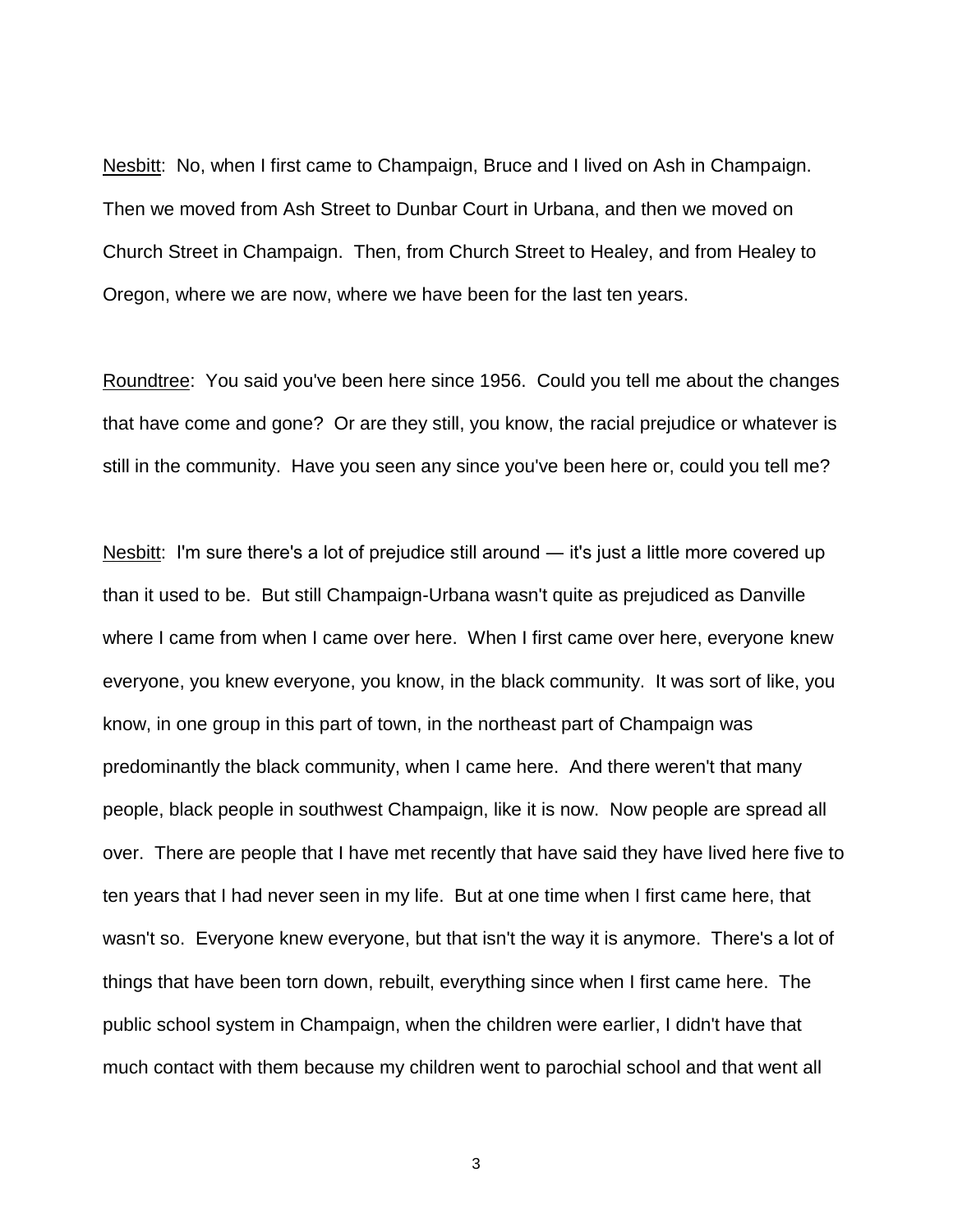the way through eighth grade. They had one year of junior high in Champaign. Then they went to high school and my oldest girl was at the high school only, what, one year because she graduated when she was 15 from Central High School and that summer she went to the University of Illinois. She got accepted and she went to summer school and her name is Terry Nesbitt. We let her stay on campus. She stayed out in FAR Dorm on Florida Avenue on campus. Then by that time, we moved to Urbana and the kids were put in, my two boys went to Urbana. One went into Urbana High School and one went into his last year of junior high over at Fisher campus, and then my youngest daughter started in Leal School in Urbana.

Patrick Tyler: What's your children's names?

Nesbitt: Terry Lynn Marie Nesbitt, that's my oldest; and then there's Bruce Donathan Nesbitt II; there's David Loran Nesbitt; and Dorian Nesbitt. And none of my children are married and I don't have any grandchildren.

Roundtree: During the sixties, the Civil Rights Movement, do you remember how the blacks acted during that time and how it affected them?

Nesbitt: In this community?

Roundtree: Yes.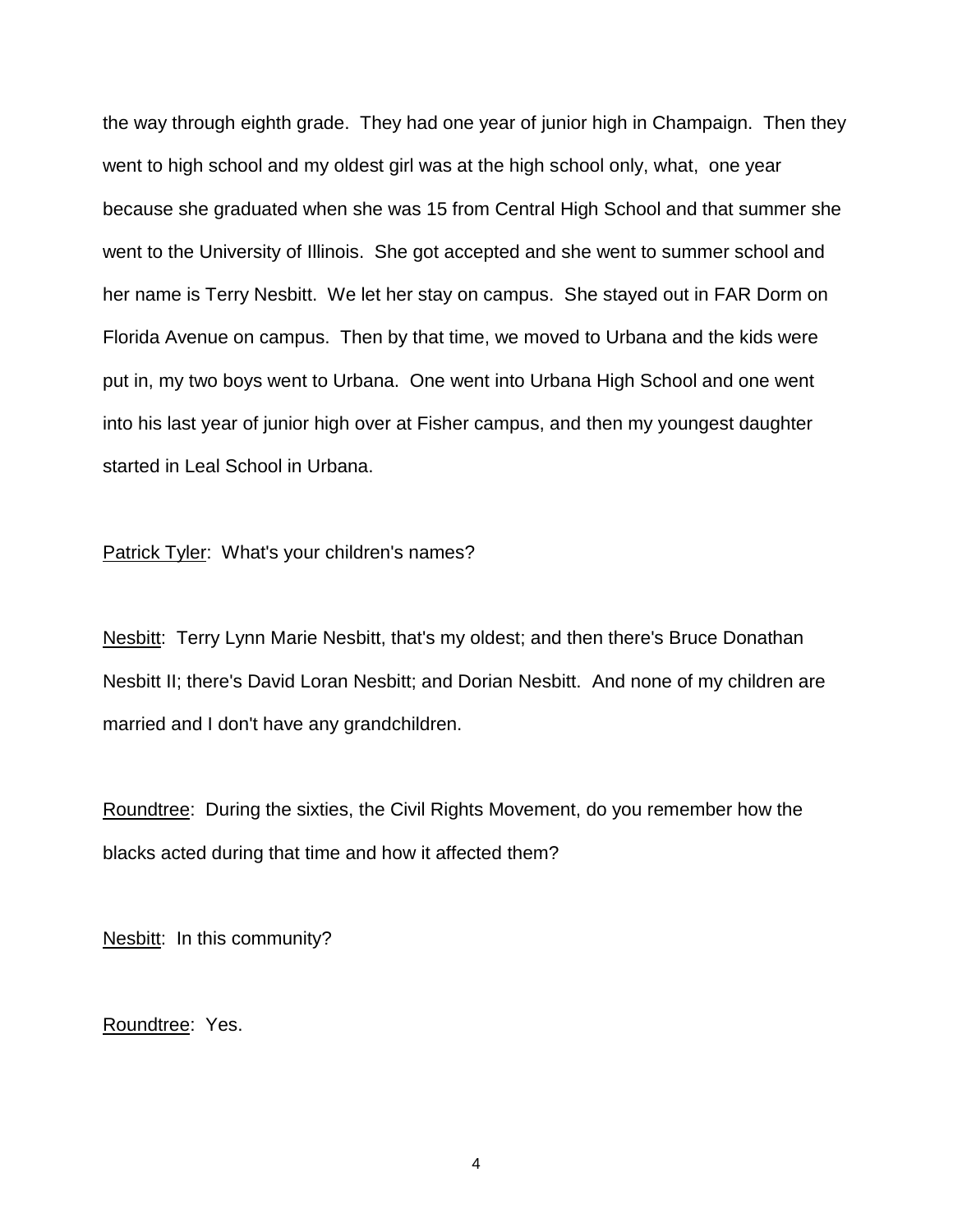Nesbitt: Well, during the sixties, what I remember predominately about this community is that we had the gangs during that time. We had the Peace Stones, the Panthers and there was quite a bit of confusion, during that time. A lot of shooting, a lot of fighting, a lot of killing. During that time, my husband was working on the Champaign police force and he was sort of right in the middle of it during that time. That's what I remember most about the sixties in this community.

Roundtree: When you came here, how long did it take you to get a job? I was wondering about the job opportunities. Was it hard?

Nesbitt: I have never, I can't really say, speaking for myself, because I have never had a problem finding a job, when I wanted one. In the early years of my marriage, I didn't work and when I did work, it was at a job, a specific job that I wanted, that I went out and got. But I didn't have any problem, so I don't think I would be a very good example of what the job market was like because that has never been a problem for me.

Tyler: Would you say that the jobs are open to the black community in this present day?

Nesbitt: You mean the job market open? I don't feel that it is. No, because, unless you have, especially in this community, unless you have a certain skill, or you have degrees of some sort to qualify you for something, the job market is almost null and void for the average black person because we don't have a large industry here. The two predominant industries we have, is what? Kraft and Humko? And then they have this steel place,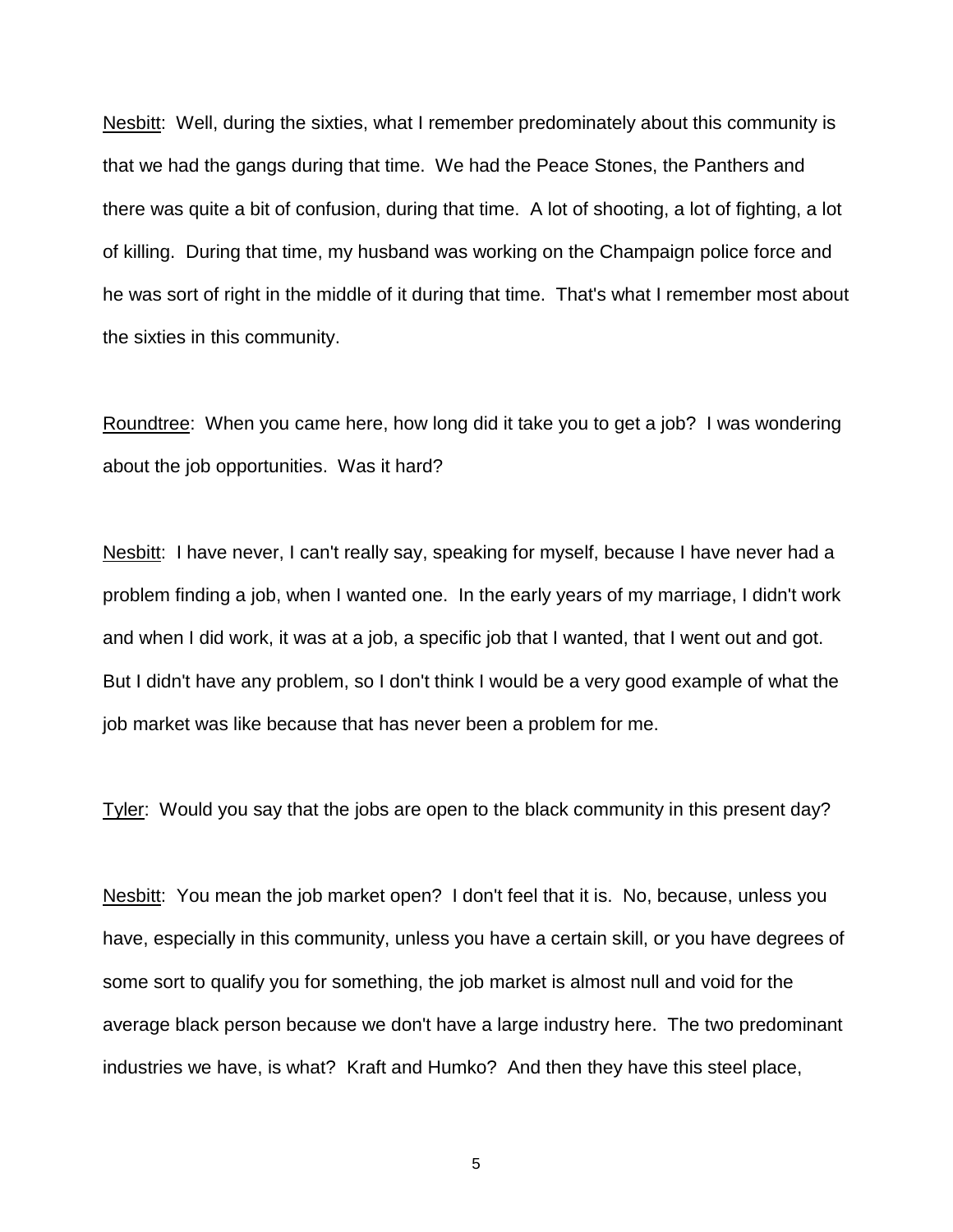Clifford & Jacobs, and the majority of the people that Clifford & Jacobs have, have been there for years and years and years. Kraft and Humko at the present time aren't hiring that many people because the people that are there are keeping their jobs. I feel that the job market is very bad, especially in this community and the surrounding communities, for the black person. The young teenager has a difficult problem finding a job. Where before they could go to the fast food chains, and get summer work and things. That's where most of your college students in this area are. And an employer will hire a college student part time faster than he will hire a black teenager with no job skills or anything or perhaps had never even worked before, before he'll hire the average kid. So the people that are hurt in the job market in this area, I feel, are the black people. I'm sure there are whites out of work, but nothing like the black population of this community.

Roundtree: I was wondering about, could you tell us the recent activities that you've had here at the library for the community?

Nesbitt: We don't have activities basically for the whole community, per se. What we do is have planned activities for the children that come here. During the school year we have daycare centers that come in for activities like, story hour, filmstrips, arts and crafts, this type of thing. During the summer our program is geared to the child that is, say, from thirteen down to about three years of age. All our programming is geared toward that age group.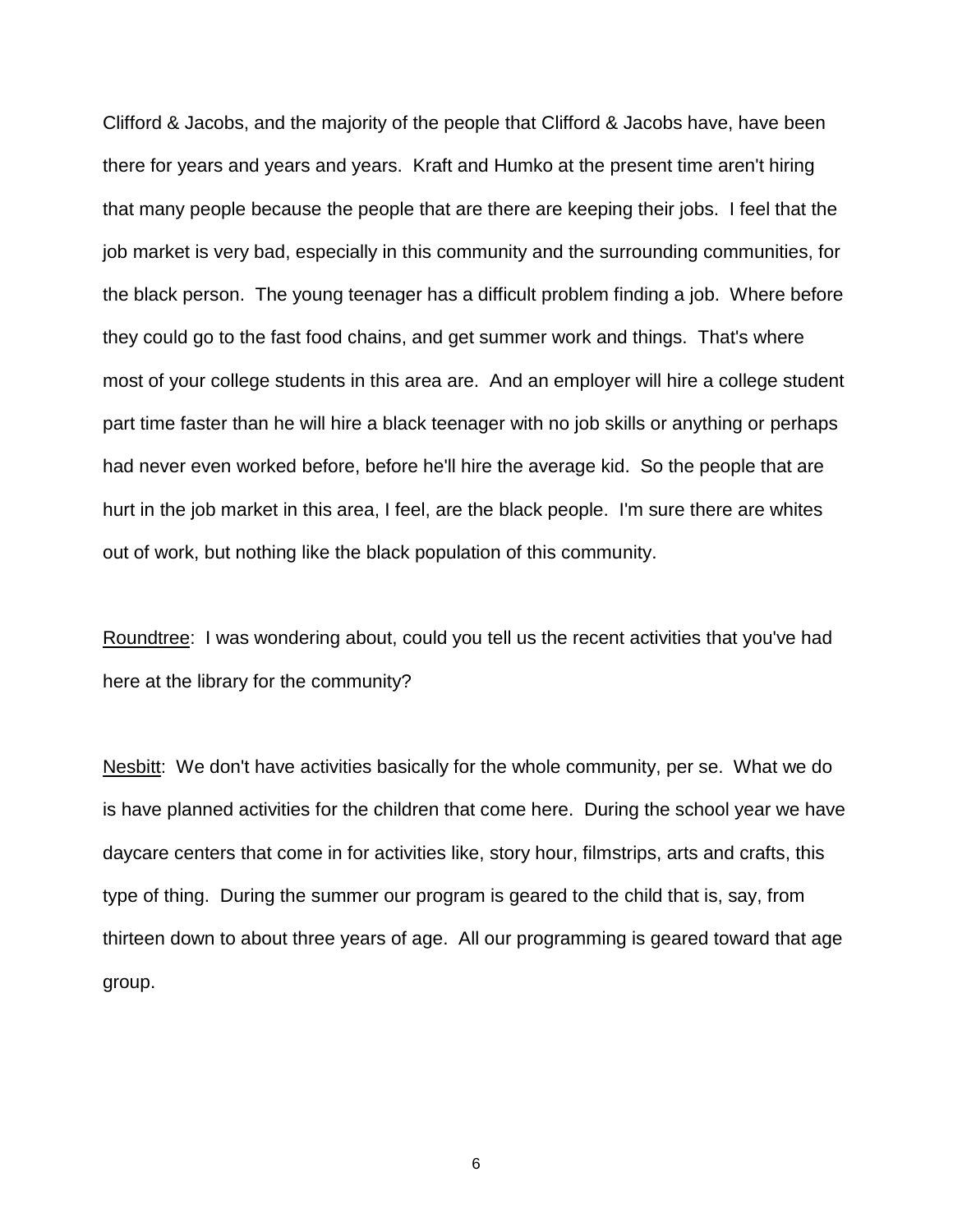Tyler: Mrs. Nesbitt, I was curious about the changes that have taken place today in the black community, and then from the past, the attitude changes.

Nesbitt: Attitude changes of the people?

Tyler: Yes.

Nesbitt: I feel the attitude, generally speaking, is worse. It's going, I mean everyone to me seems hostile about everything: working conditions, living conditions, this type of thing. And I think that has a lot to do with the fact that the job market is bad, utility rates are up, food costs are up, clothing cost is up. It costs much more to send your child to school because you have to pay for all the materials, everything.

They've got everybody spread all over town in schools ― the kids are bused. I don't think to me . . . And in this community there is, to me, a big turnover, basically of your teachers. And a lot of them are putting husbands through school, and they're working, and when they finish they go on. And to them, to me, it seems like that they're not really concerned about what the child is learning. They come everyday, they have a job to do, they do the job with no emphasis on anything. (The phone rings, tape is turned off and on again).

And this type of thing. When you don't have the basic things that you need to make your family function properly, then people become irritated ― and irritation brings about hostility. So I think the attitudes at the present time are very bad.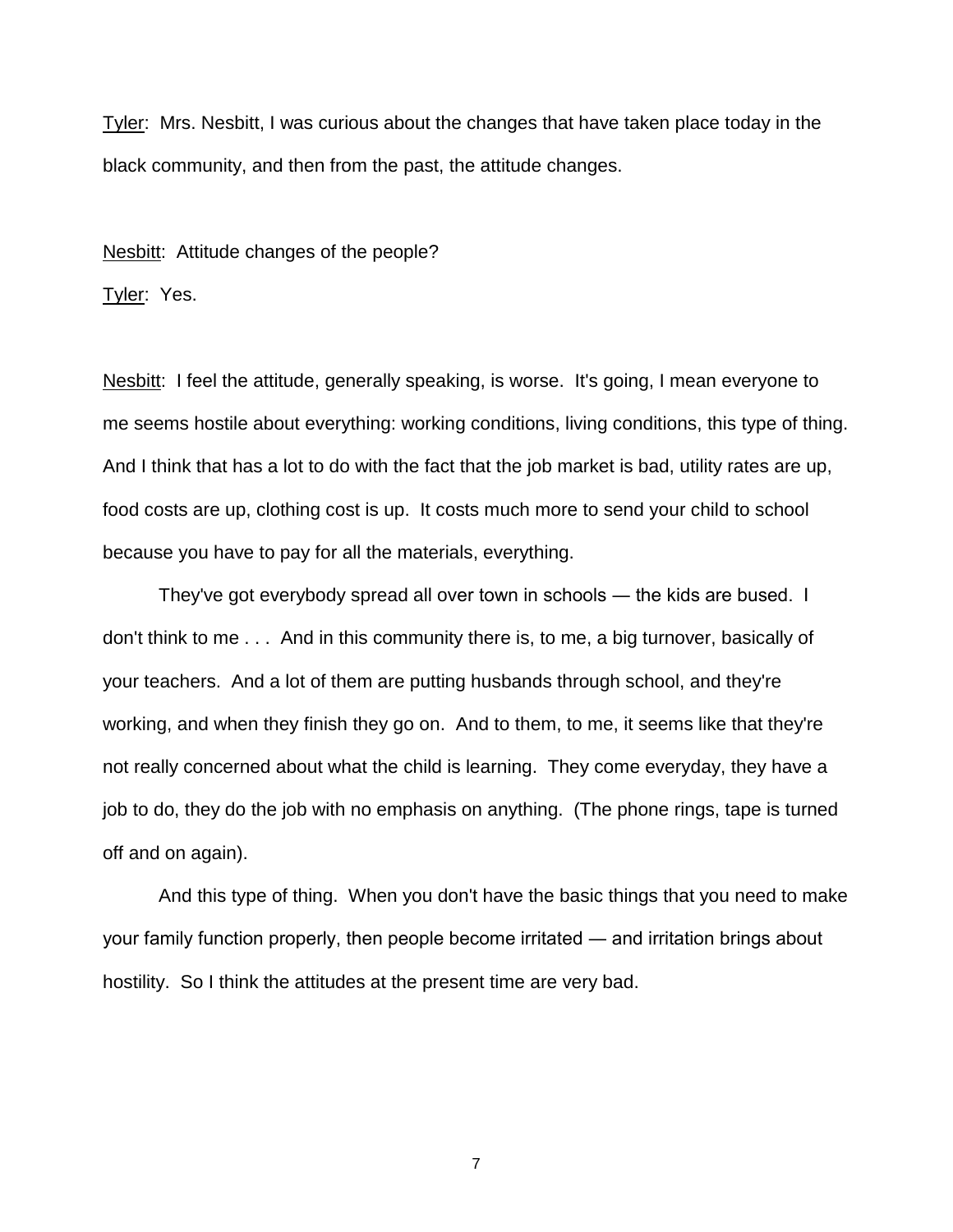Tyler: Since their attitude is very bad, what would be the reaction of community? Do you think they'll go back to ways of the sixties, you know, the gangs and stuff like that?

Nesbitt: They're trying to form gangs now. I don't know how well it'll go off. I've heard several of the black male adults in the community that used to be in gangs in the sixties, late sixties, have been talking to the children telling them this is something they don't even want to get into. Which I think is very good, for the simple reason they know the heartaches that it brought about. That's why there are a number of young black males who got killed during the time of the gangs. And I don't think the youth now really realizes the problem that having gangs can create. Not just for them, but for the whole community.

Tyler: One last question. Is there anything that you want to talk about that kind of stands out in your mind, something in the past, or that recently happened?

Nesbitt: Not per se. No, not right of thand that I can think of. The only thing that I miss about the community is the closeness. When I came here, everyone was friends. I mean you go down the street and you speak to everybody. You could walk. It wasn't any hassle to walk. You could walk all over this town, and you weren't worried about being attacked, robbed, or this type of thing ― at least I didn't.

And I used to walk from one end of this town all the time. It wasn't anything when we lived on Healey to walk from Healey, which is on the south side of University, to Douglass Park, and bring my kids up to Douglass Park because when we lived in Dunbar